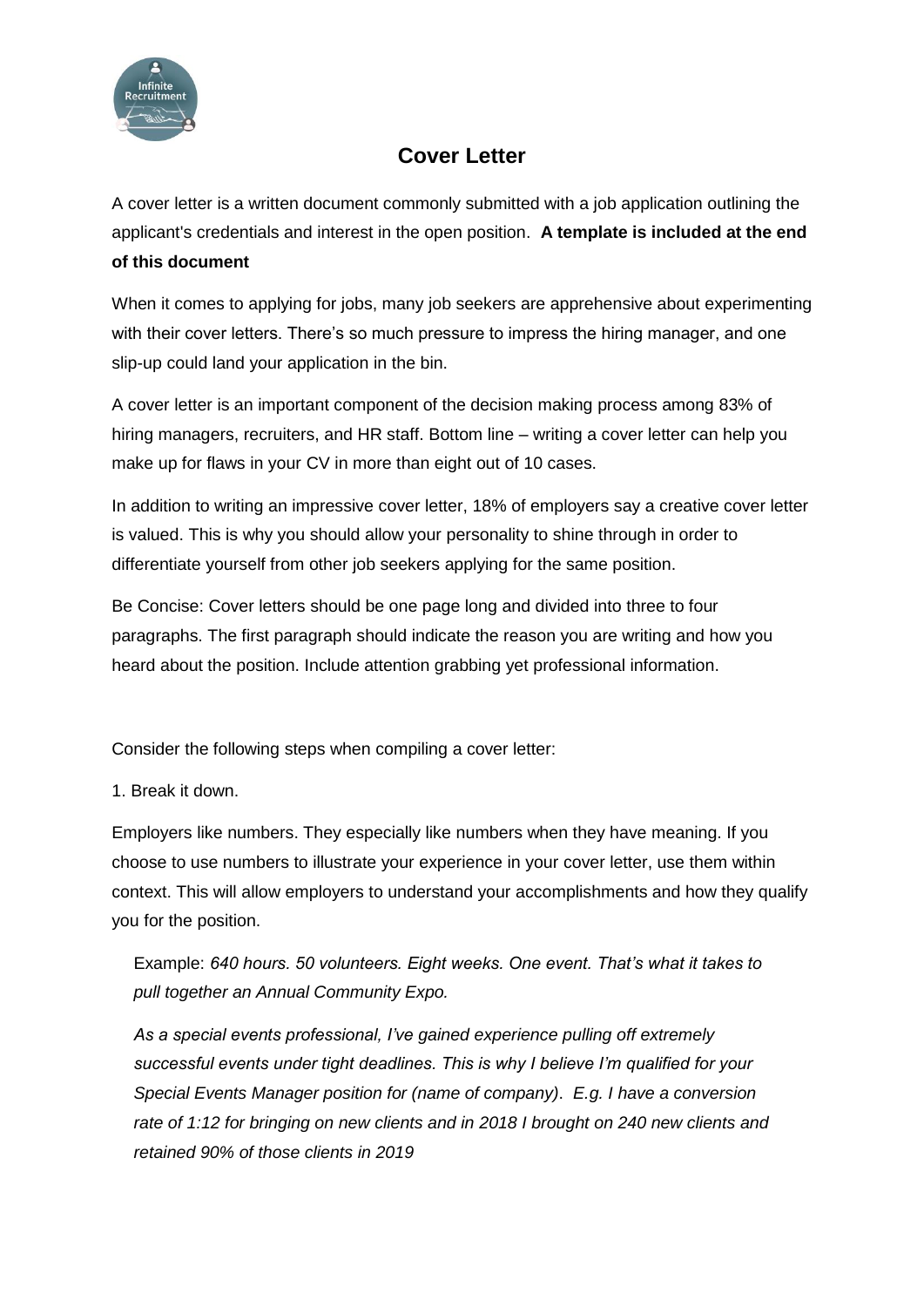

2. Use a quote describing your work ethic.

Although it may seem cliché to use a quote in your cover letter, when used well and in context, a quote can add more value to your cover letter.

Select a quote that relates to your experience, passions, and the position for which you're applying. Once you find a quote, tie it into the elements of your experience and explain how it summarises your qualifications.

Example: *Stephen R. Covey once said, "Accountability breeds response-ability." As an experienced manager, I believe accountability is the key to success in any work environment. In every management position I've had, I've encouraged my employees to be accountable for their successes and failures, which is why my leadership style will be a great fit for this position.* 

#### 3. Tell a mini anecdote.

Telling a story in your cover letter allows employers to see your more personal side. When employers search for candidates, they're not only looking at your qualifications, but they also know if you'd be a good fit for their culture, too. By telling a story that relates to your career path, it will allow you to reveal your genuine self to the reader.

Example: *I fell in love with netball at a very young age. Not only do I love the sport itself, but also I loved the numbers behind the scores. Because of this life-long interest in sports and numbers, I believe I would be an excellent candidate for the Data Analyst position for (name of the company)*

#### 4. Illustrate your passions, dreams, and goals.

Employers not only want to hear why you're qualified for the position, but they also want to know why you chose your career path. Employers want to hire passionate employees because they know these individuals will be motivated to do their job.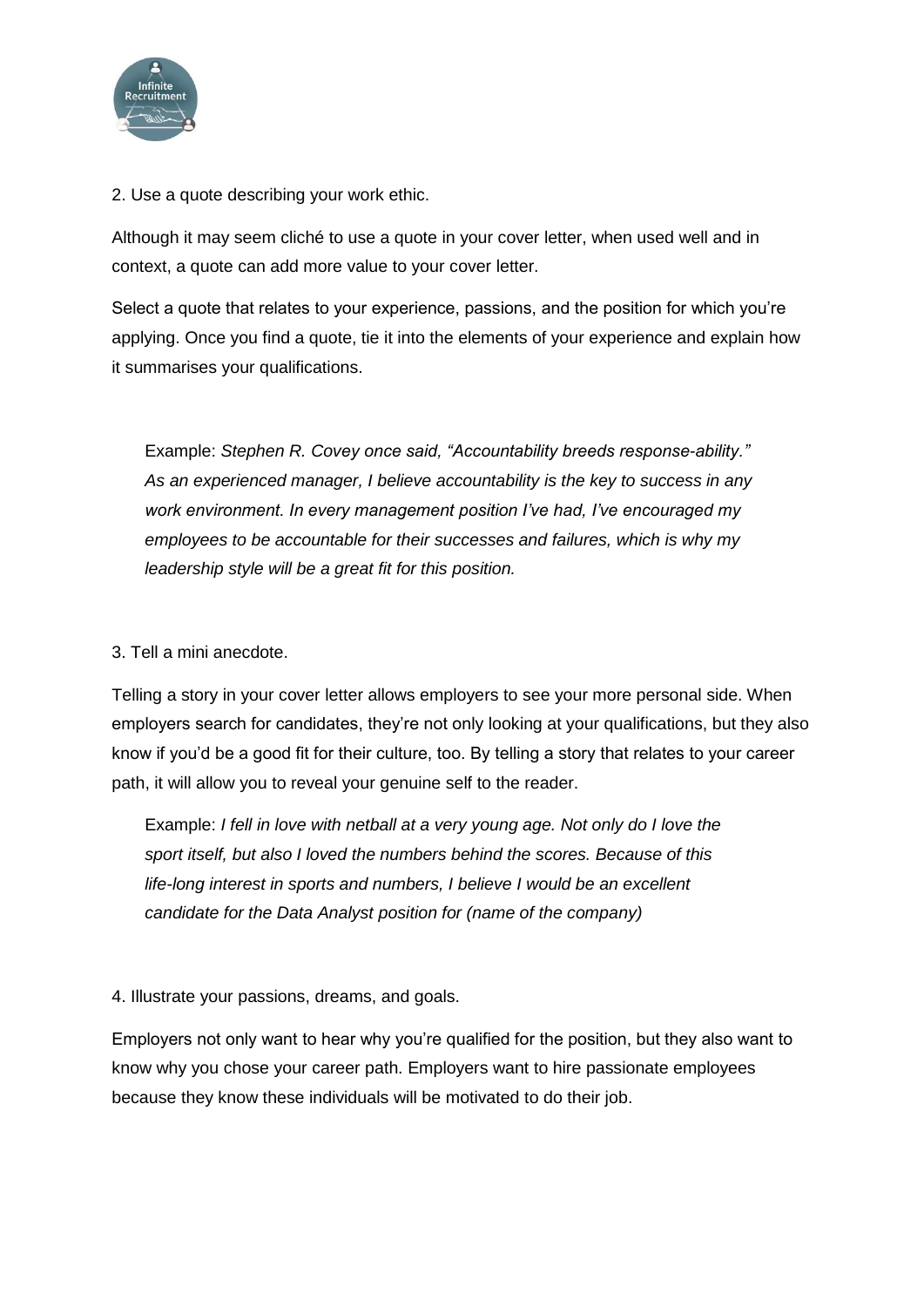

Example: *Content marketing, social media, and research are my passions and areas of expertise. Not only are these my passions, but also I believe these skills are the foundation for any digital marketing professional. These passions, combined with my enthusiasm, would make me a great candidate for your Digital Media Manager position at (name of the company)*

#### 5. Speak as if you're already hired.

When you jump into writing your cover letter, shift your mind set to as if you're already hired. Pretend you're in the break room and one of your co-workers or manager asks you why you chose to work at their company. This is a great way to show your interest in your cover letter.

Example: *When I discovered (name of the company) was hiring, I knew I had to*  apply. I've been waiting to find a company where I feel like I can make a *difference while working as an (position applying for). Not only are your clients awesome, but the overall mission of your company is something I believe in, too.*

6. Say it in A4 or less.

The shorter and more powerful statement you can create, the stronger your cover letter will be. Remember, employers don't have a lot of time to review cover letters and a CV. However, if you can make your introduction short and sweet, you'll help the employer decide if they should keep reading.

Example: *Design and nature are my elements. Let me tell you how my web design experience will help you protect the environment.*

There are endless ways to write a cover letter and there's no perfect formula. Just keep in mind your audience and how you can relate to them, and you'll be able to write a much stronger cover letter that will land you an interview.

There's definitely an art to writing the perfect cover letter, and it's one that many job seekers don't take the time to learn. While it does require some effort to get right, once you learn how to write an effective cover letter, it gets easier and easier each time you do it.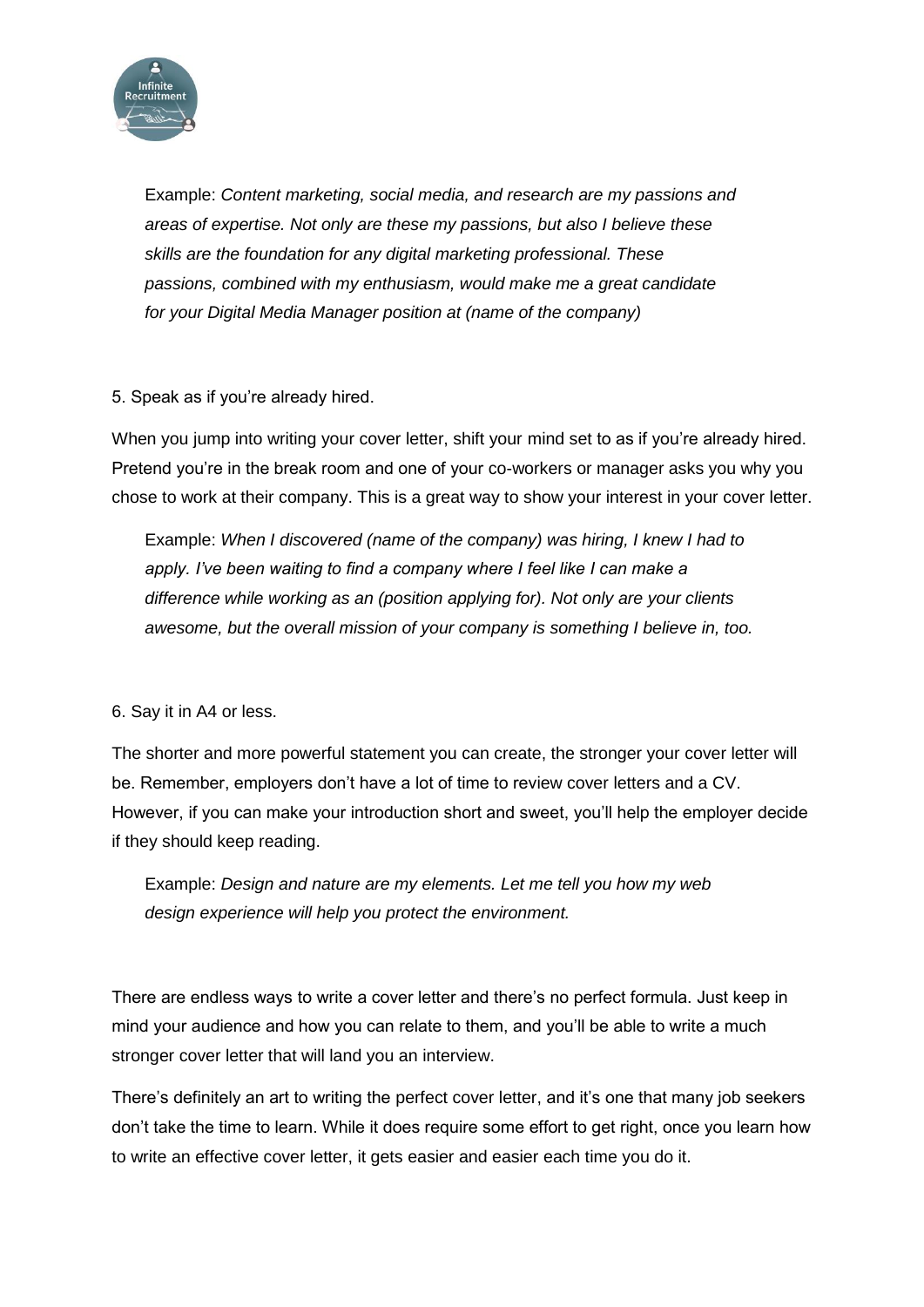

Now let's look at the seven common cover letter mistakes.

# 1. Regurgitating Your CV

When candidates don't know what to write in their cover letter, they often resort to restating their job history. But this isn't a great tactic. Remember, the employer already has your CV, so there's no need to repeat your entire work history. Focus on making your career narrative and relevant qualifications crystal clear. In other words, tell the reader a story about not just your past jobs, but how you got where you are today and why you think this position, you're applying for is the right next step.

It's also okay to make things a little personal, as opposed to your CV, which should be totally professional. Your cover letter should not only whet the reader's appetite, but also add value to your entire job application. Use this opportunity to give the reader a sense of your personality. While the CV can be a dry document, your cover letter is your opportunity to introduce your personality so the reader can begin to assess your cultural fit for the organisation.

#### 2. Using a Generic Template Letter

I often see cover letters that were obviously copied-and-pasted. You don't want to use the same cover letter for every job with just the contact name, company name and position title swapped out. Even when the hiring manager and company name are correct, you can tell that it's a generic template letter.

Instead, take time to review the job listing again and identify the top three things the hiring manager appears to be seeking in an ideal candidate. Use this information to customise your message. Explain how you are a good fit for the role by summarising your qualifications based on their requirements. Better yet, open your cover letter with a story that provides proof of your skills the employer cares about most.

For an added personal touch, look up the hiring manager on LinkedIn or Facebook, If you can find something you have in common, like a school, volunteer organisation or hometown, find a way to slip it naturally into your cover letter. Don't force this, however — it must be a genuine connection.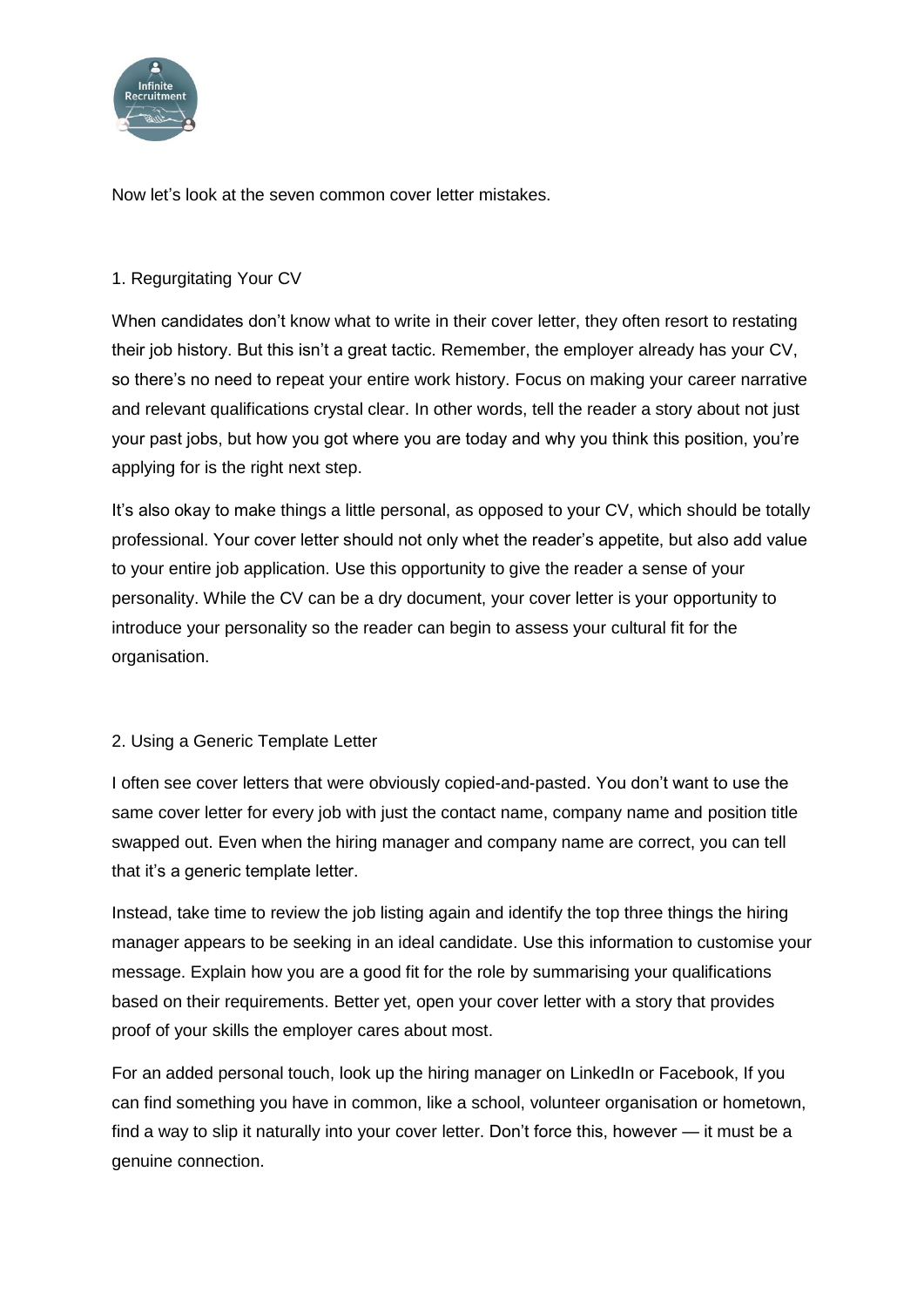

# 3. Only Talking Up Your Soft Skills

The worst mistake I see in cover letters is candidates adding too **many soft skills** rather than focusing on job-related skills, many fill the cover letter with content about how they are reliable, motivated and dependable. Let's hope that you're reliable, motivated and dependable. Those characteristics are bare minimums that a hiring manager expects from any applicant. Instead, do your best to set yourself apart by explaining how your hard skills and experience could add value to their organisation. Tell them about your accomplishments with those skills as it relates to the job.

#### 4. Writing Too Much

An overly wordy cover letter is a waste of time and a big mistake, Keep the body of your cover letter to A4 or less. Employers are pressed for time and simply do not see the value in investing their time reading a lengthy cover letter. Additionally, many employers and recruiters are reading on their mobile devices, so keeping your cover letter brief will ensure it is easier to read, which increases the chances that it actually will be read.

#### 5. Including Non-Essential Information

The main thing you want to get across in your cover letter is why you're the right fit for the job. That means everything you include should be specific to the company and the position you're applying for. The manager doesn't need to read about extracurricular activities that are not work-related or about every book you've ever read.

#### 6. Not Easing Fears About Relocation

Out-of-town applicants are typically at the bottom of the list of candidates since the odds of this candidate coming to work for them is less than slim and expensive. If you're applying for a job somewhere far from your current location, be sure to use the cover letter as an opportunity to quash and concerns they might have. Find a way to connect yourself to the area. Examples could be: you are originally from the area, you have family in the area or your partner/spouse accepted a position in the area.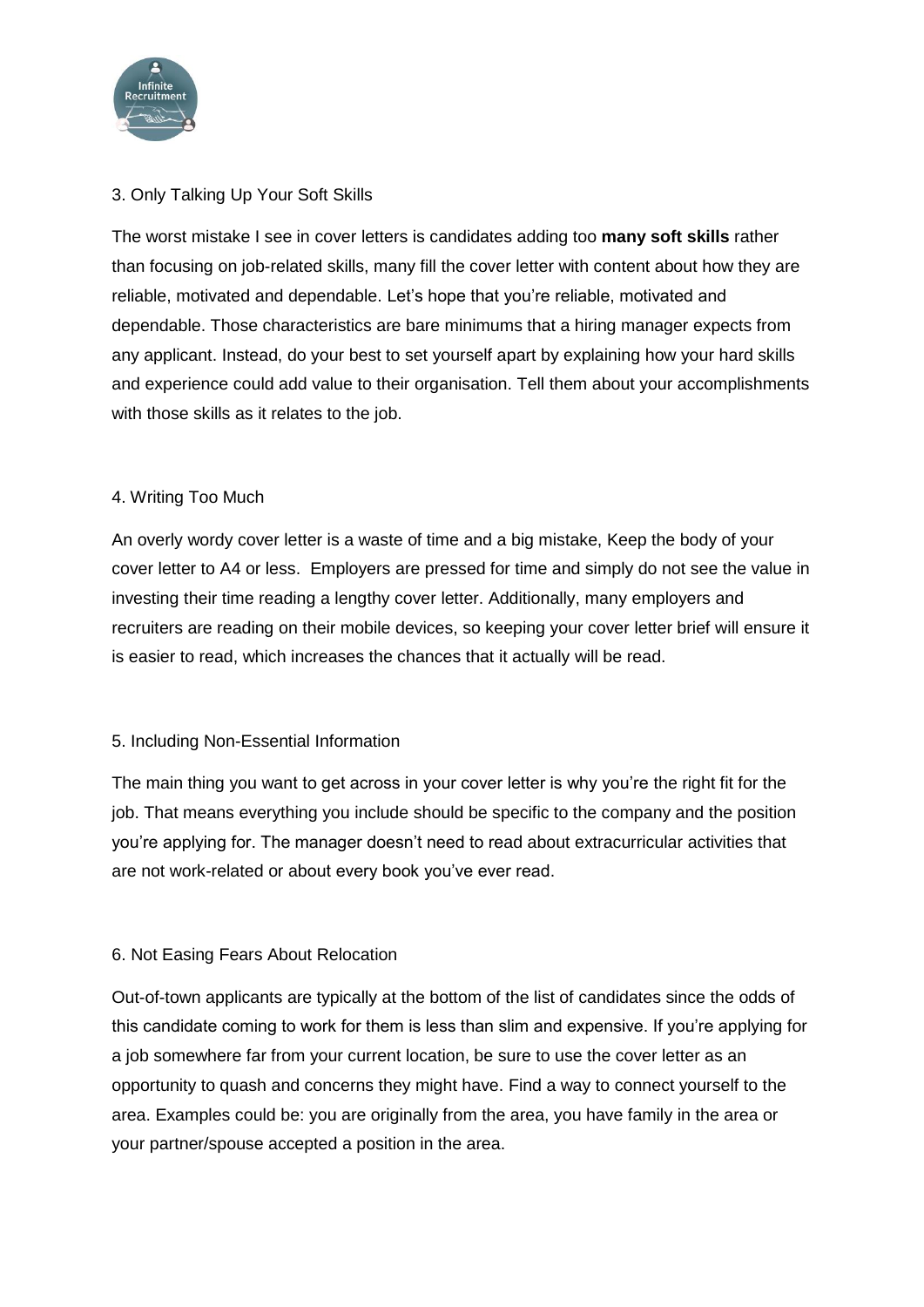

# 7. Not Referencing Next Steps

Don't miss the opportunity to plant the seed of an interview in the recruiter or hiring manager's head. This is one of the oldest sales strategies known to man, but it works. Close your cover letter by giving the employer your interview availability. By doing this, the reader automatically thinks in their head, '*Hmm, what am I doing that day?*' By getting into their mental schedule, you are already pencilling yourself in."

#### Example:

*Based on your requirements and my passion for this position, I feel like I would be an ideal candidate. I am available to speak via phone or in person on Wednesdays and Fridays after 1 p.m. and welcome the opportunity to discuss my candidacy, it works like a charm.*

#### **What mistakes have you made on a cover letter and regretted?**